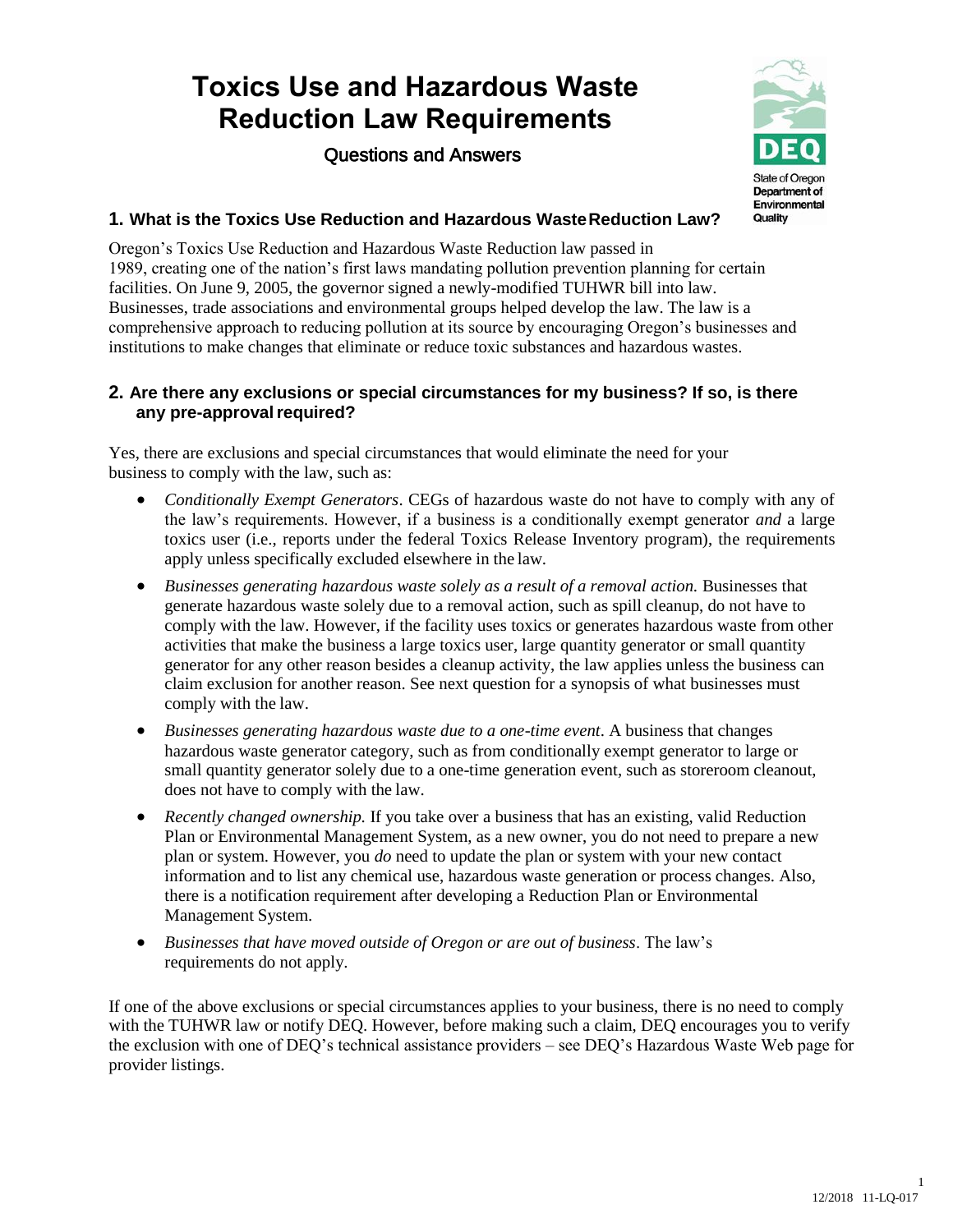## **3. What businesses must comply andwhat are the major requirements?**

The law's requirements affect three groups:

- *Large Toxics Users*: Users of toxic chemicals who must prepare a Form R or Form A under the federal Toxics Release Inventory (TRI) program that is part of the Superfund Amendments and Reauthorization Act, Title III, Section 313.
- *Large Quantity Generators*: Facilities that generate more than 2,200 pounds of hazardous waste or more than 2.2 pounds of acutely hazardous waste in a calendar month.
- *Small Quantity Generators*: Facilities that generate between 220 and 2,200 pounds of hazardous waste in a calendar month.

The TUHWR law requires that you:

- Develop a Reduction Plan or an Environmental Management System (EMS);
- Submit an electronic form that notifies DEQ that your business completed a Reduction Plan or EMS;
- Submit two Implementation Summaries to DEQ, except for those businesses who were in the Toxics Use and Hazardous Waste Reduction Program before June 9, 2005; these businesses only need to submit one Summary;
- Keep the Reduction Plan or EMS document on site; and
- Periodically update the Reduction Plan or EMS to reflect current chemical use, waste generation, processes and personnel.

The purpose of a Reduction Plan or Environmental Management System is to help your business reduce its toxic chemicals use and hazardous waste generation. The Reduction Plan and EMS encourage businesses to review their processes and procedures, and make a good-faith effort to find reductions that the business can implement. DEQ suggests contacting one of its technical assistance providers; these people help businesses reduce their toxics use and hazardous waste.

### **4. What are the minimum elements in a Reduction Plan or Environmental Management System?**

If you choose to develop a Reduction Plan or EMS, minimally, your business must have the following four elements:

- 1. Policy Statement. This statement articulates senior management's support for the Reduction Plan or EMS, and their commitment to implement it;
- 2. Plan Scope and Objectives. These are to identify and evaluate reduction opportunities and involve employees in reduction awareness efforts;
- 3. Reduction Evaluations. This is the core part of a Reduction Plan. You should first collect and examine data on all types and amounts of toxic substances used and hazardous wastes generated. The next step is to determine what processes used the toxic chemicals and generated the wastes. Having completed this status review, you can then identify potential reduction or recycling methods. Your Reduction Plan should document the rationale for reduction options you considered:
	- Explain why options considered but not implemented were not technically or economically feasible; and
	- Show that toxics use reduction options were given priority over hazardous waste reduction options where feasible. Point out potential cross-media impacts of the options (e.g., shifts in pollutants from sanitary sewer to air emissions, consequences for human health); and
- 4. Implementation Plan. In this part of the Reduction Plan, you describe feasible reduction options and provide details (e.g., tasks and dates) on how you will implement the options selected. These will eventually go in the Implementation Summary(-ies) you enter in the online reporting system.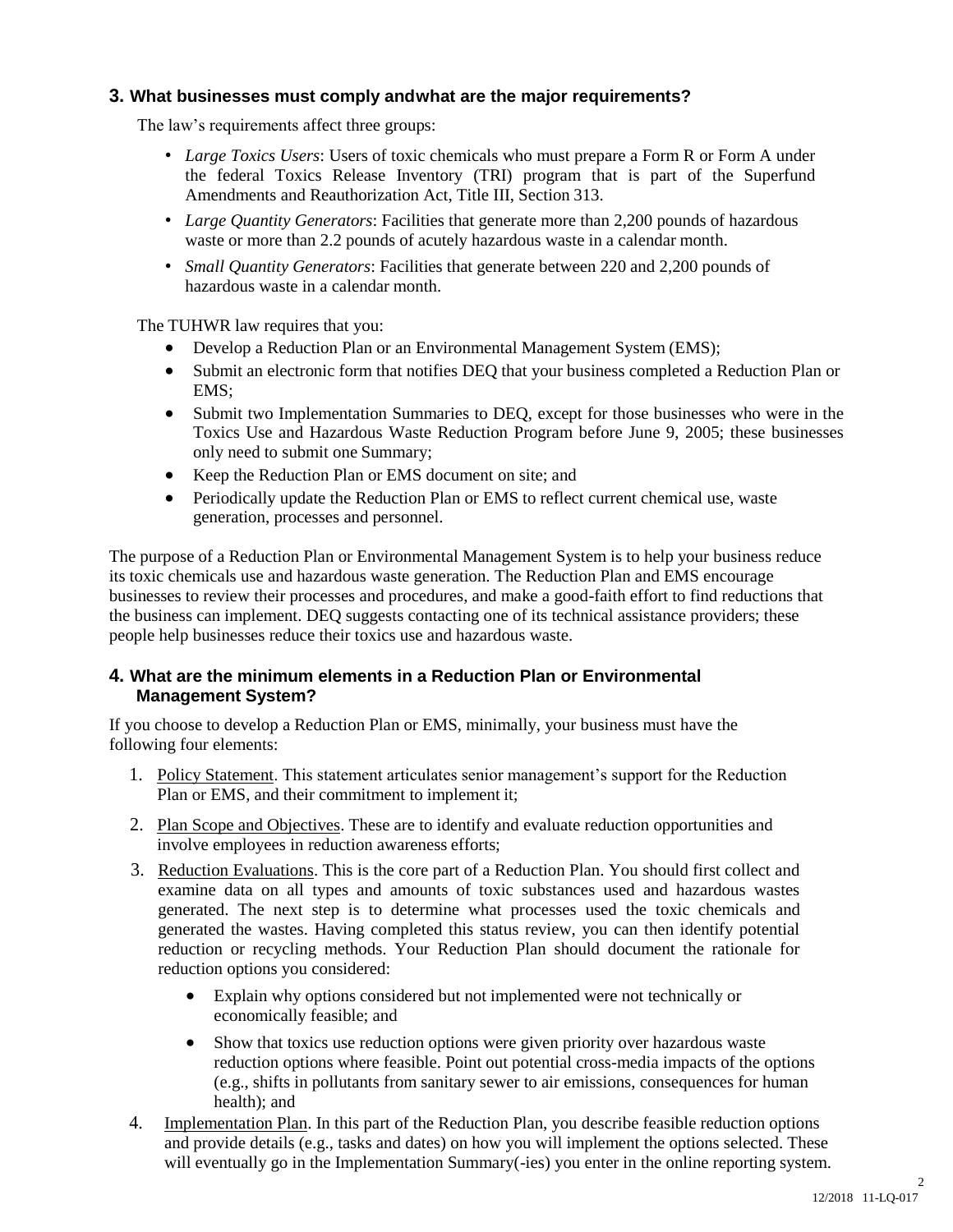If you choose to develop an Environmental Management System, you must develop a system that is International Organization of Standardization (ISO) 14,001 or equivalent. Please note that your business does not need to get ISO certification to have a valid system. Businesses that have an earlier system (such as ISO 9000) just need to incorporate the new, additional ISO 14001 elements into the pre-existing system.

For Environmental Management System questions, refer to the resources document on DEQ's TUHWR Program Web page and scroll down to the EMS section. As always, your business can get free technical assistance from DEQ specialists. However, since these technical assistance providers do not offer the same service as paid consultants, they cannot prepare an EMS for your business.

The Reduction Plan or EMS should cover a five- to 10-year planning cycle. However, DEQ highly recommends you review and update your plan or system regularly. Typically, businesses review and update their plan or system after submitting an annual hazardous waste report to DEQ or after submitting EPA's annual Toxics Release Inventory report.

#### **5. Which toxic chemicals and hazardous wastes should I include in my Reduction Plan or Environmental Management System?**

As part of your plan or system, you must evaluate opportunities for reducing use of toxic substances and generation of hazardous wastes meeting the following quantity thresholds:

- Any toxic substance reported under the federal Toxics Release Inventory Program; and
- Any hazardous waste representing 10 percent or more by weight of the cumulative hazardous waste stream generated per year.

*Toxics use* means use or production of a toxic substance. In practice, this can include chemicals used as inputs to a production process, created as byproducts during production, released from the production process, or generated as products for sale.

A *toxic substance* is one that is poisonous or harmful to plant or animal life. The toxic substances you must evaluate in your plan or system are the chemicals and chemical categories reportable under the federal Toxics Release Inventory program. For the current list, go to EPA's TRI Program website.

Hazardous wastes your business must evaluate are the D-, F-, K-, P-, U-listed and characteristic wastes under the federal Resource Conservation and Recovery Act, and the state-only hazardous wastes; refer to DEQ's Hazardous Waste Program Web page for the Small Quantity Generator Handbook and click on Appendix 2 and 4 for a list of hazardous wastes to consider.

### **6. Should I let DEQ know that I completed a Reduction Plan or Environmental Management System?**

Yes. After completing a plan or system, you must submit an electronic Notice of Plan/EMS Completion; more information about this reporting is on DEQ's Toxics Use and Hazardous Waste Reduction Reporting Web page. Also, you can contact a DEQ hazardous waste specialist for technical assistance.

For businesses new to the TUHWR Program, DEQ will send notification that your business must prepare a plan or system within 120 days of the notification. During this time, DEQ technical assistance specialists can help you develop your plan or system. By the end of the 120 days, your business must submit an electronic Notice of Plan/EMS Completion. A business has the option to wait for the notification or take the initiative and develop a plan or system and submit a Notice of Plan/EMS Completion.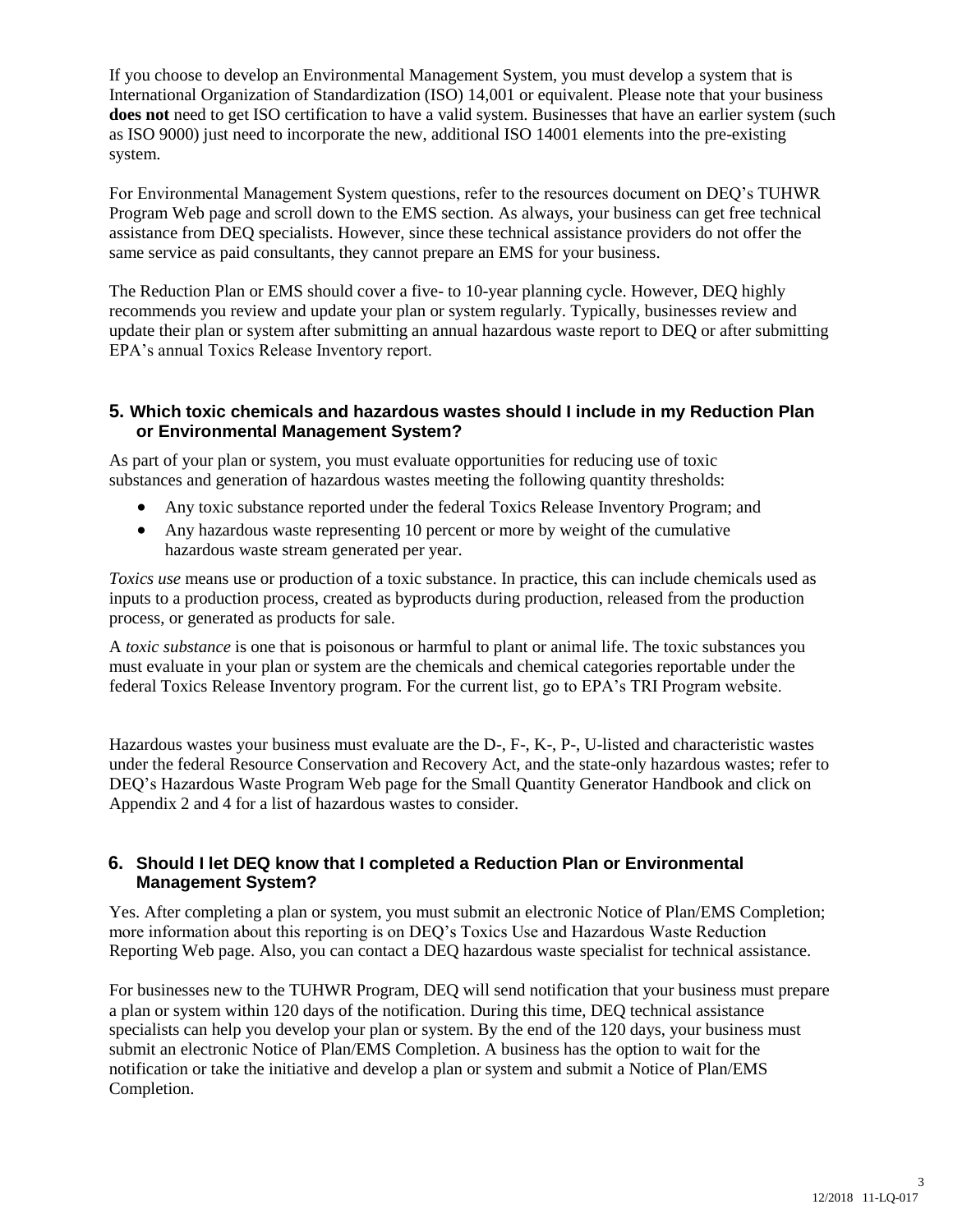### **7. What is an Implementation Summary, do I need to prepare one, and what does DEQ do with them?**

An Implementation Summary is a report that all businesses in the Toxics Use and Hazardous Waste Reduction Program must submit to DEQ. The report summarizes a company's successful reductions of toxics and hazardous waste, challenges faced while searching for reduction opportunities, and future possibilities that will help the business further reduce its toxics use and hazardous waste generation.

Businesses that were in the program before June 9, 2005 and have met all requirements up to that date only need to submit one Implementation Summary. Businesses new to the program must submit two summaries – 12 and 24 months after the required date of submitting the electronic Notice of Plan/EMS Completion. After submitting the required number of summaries, there is no other reporting requirement, unless the business changes ownership or moves within Oregon.

However, DEQ encourages businesses to continue to share their successes and challenges so DEQ can share those with other businesses, by submitting a Supplemental Implementation Summary.

DEQ reviews each Implementation Summary for completeness and will eventually post in a pending Webbased Clearinghouse. The Clearinghouse will allow anyone with Internet access to search through all Implementation Summaries submitted by Oregon businesses. The intent is to create an on-line resource for businesses to learn from other businesses' success and challenges to reduce toxics and hazardous waste. The Clearinghouse will also serve as a resource for the public to see the successes and challenges businesses have in reducing hazardous or toxic materials and wastes. DEQ also reviews each summary to identify any other reduction opportunities and provides technical assistance to any businesses interested in other ideas to further their toxics and hazardous waste reduction.

### **8. What is and is not public information?**

Your Reduction Plan or Environmental Management System is *not* public information and should remain at your facility. However, your electronic Notice of Plan/EMS Completion and Implementation Summary(-ies) *are* public information.

DEQ staff may review your Reduction Plan or EMS during a technical assistance visit or inspection. DEQ staff can assist you in meeting these planning and reporting requirements, and in correcting any deficiencies.

#### **9. What happens if I do not prepare a Reduction Plan or Environmental Management System, fail to submit a Notice, or fail to complete the required number of ImplementationSummaries?**

DEQ believes that businesses want to reduce their toxic chemicals and hazardous waste due to the direct benefits of saving money and reducing employee and business liabilities. Based on this assumption, DEQ provides technical assistance to businesses to ensure they comply with the law. However, if a business chooses not to comply, DEQ has statutory authority to assess penalties per day for violations.

### **10. Where can I obtain additionalinformation?**

DEQ's Toxics Use and Waste Reduction Assistance Program provides free technical assistance. TUWRAP staff statewide can help your facility:

- Identify ways to reduce its toxic substance use and hazardous waste generation;
- Obtain compliance assistance or provide other services, such as training; and
- Assist completing or updating your Reduction Plan; and
- Assisting with DEQ hazardous waste and Toxics Use and Hazardous Waste Reduction reporting.